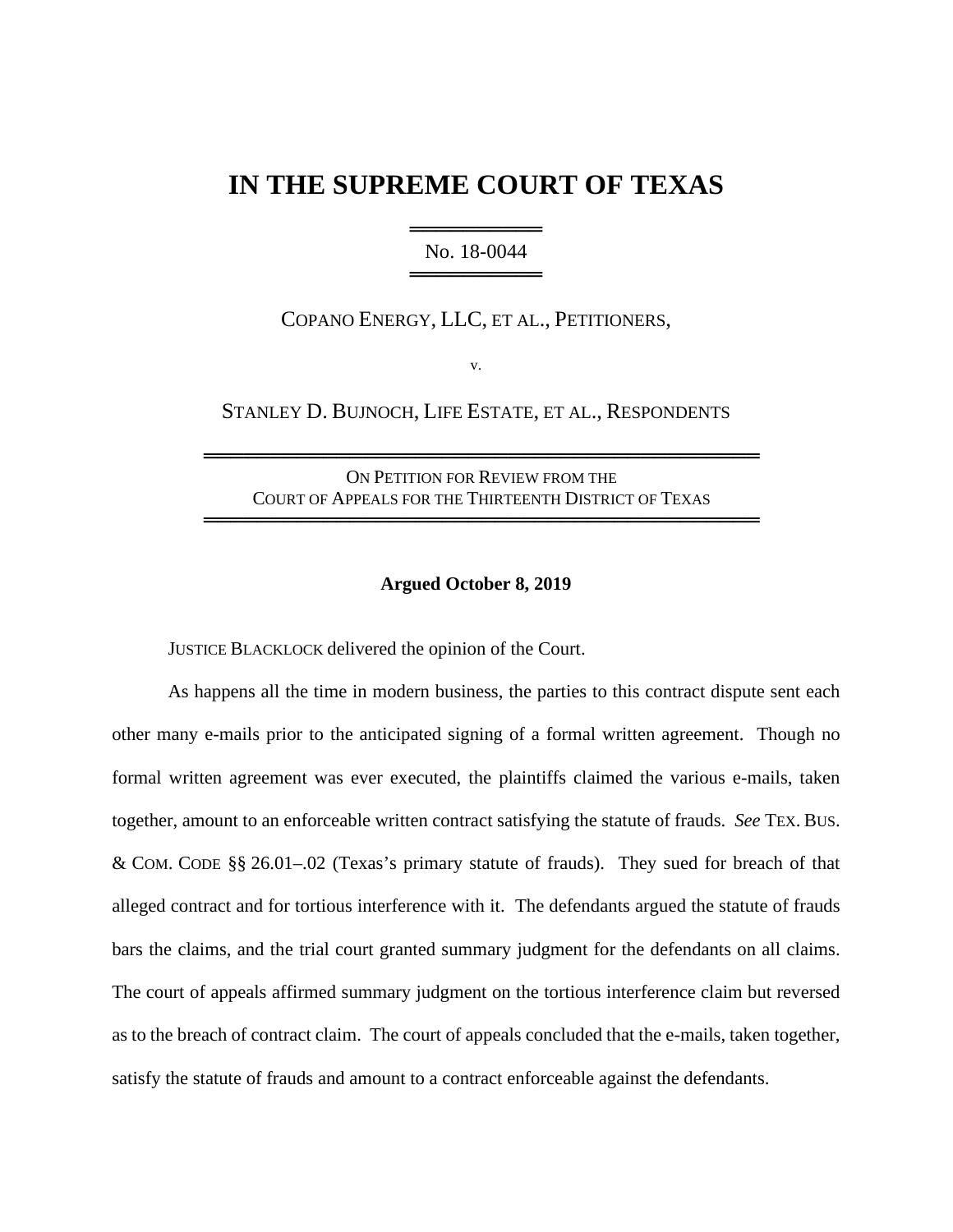We disagree. The e-mails containing many of the alleged deal's principal terms are part of a forward-looking request to negotiate a contract. Neither those e-mails nor any other writing evidences the defendant's agreement to the particular terms stated in the e-mails. As a result, there is no "written memorandum which is complete within itself in every material detail," as required by the statute of frauds. *Cohen v. McCutchin*, 565 S.W.2d 230, 232 (Tex. 1978). The court of appeals' judgment on the contract claim is reversed, and judgment is rendered that the plaintiffs take nothing on all their claims.

#### **I. Background**

The plaintiffs<sup>[1](#page-1-0)</sup> (Landowners) individually or collectively own land in Lavaca and Dewitt Counties. In [2](#page-1-1)011, the Landowners granted easements to Copano,  $2$  for the construction, operation, and maintenance of a 24-inch pipeline on their properties. The original easement was 30 feet wide, and the pipeline was completed as agreed.

In December 2012, Copano approached the Landowners about obtaining a second easement to construct another 24-inch pipeline on their properties. James Sanford, a landman with Copano, contacted Marcus Schwartz, an attorney representing the Landowners, to discuss the proposed second easement. The record includes a series of e-mails about the proposed easement. The focus of the parties' dispute is whether those e-mails amount to a contract to purchase the proposed easement satisfying the statute of frauds.

<span id="page-1-0"></span><sup>&</sup>lt;sup>1</sup>The Landowners consist of Stanley D. Bujnoch, Life Estate, Betty A. Bujnoch, Life Estate, James J. Bujnoch, Sally Ann Bujnoch, K & HR Properties, L.P., Susan K. McDowell, Allan Grahmann, Shelly E. Summers, Cauley–Barker, Ltd., Jo Ann Schindler, Independent Executrix of the Estate of Annie Mae Technik, Deceased and Trustee of the Annie Mae Technik Family Trust, Sandra Kay Coe, Stanley D. Bujnoch Jr., Transportation Equipment, Inc., Harvey Renger Jr., Trustee of the Harvey Renger Jr. Trust, and Alice Friedrich.

<span id="page-1-1"></span><sup>2</sup> For convenience and consistent with the parties' nomenclature, "Copano" refers to Copano Energy, LLC, Copano Pipelines/South Texas LLC, Copano Pipelines, GP, LLC, Copano Energy Services GP, LLC, CPNO Services, LLC, and Kinder Morgan Energy Partners, L.P.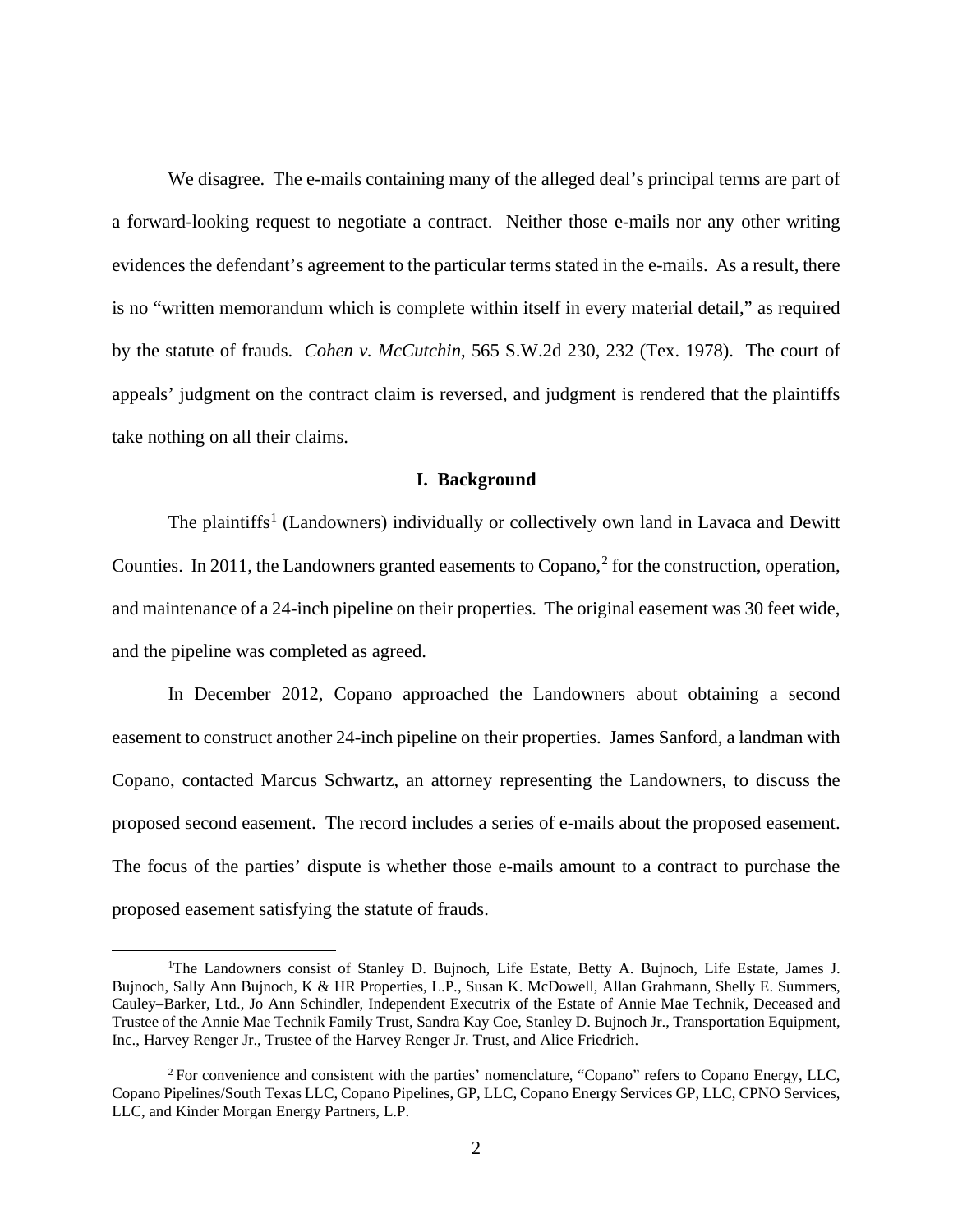On December 6, Debbie Bujnoch,<sup>[3](#page-2-0)</sup> who was Schwartz's secretary, e-mailed Sanford and informed him that Schwartz was available for a meeting on December 11 or 13. Sanford responded to Bujnoch by e-mail, suggesting December 11 for the meeting. On December 7, Bujnoch and Sanford exchanged several more e-mails. Bujnoch e-mailed Sanford: "In preparation for the meeting on the 11th, Mr. Schwartz needs to know the size of the NGL line Copano is proposing to put in. He needs [it] for valuation and discussion with our clients." Sanford responded:

It will be a 24 inch gas line. We will preserve the 2nd line right we purchased for condensate. I will be asking for an additional 20 feet of new right of way. We will be laying the line generally on the North side of the existing 24 inch line (temporary workspace side). I will be asking for an additional 20 feet of temporary workspace. James

Bujnoch responded: "dry gas or liquid?" Sanford responded: "Rich gas." Bujnoch responded:

"By that do you mean NGL?" Sanford finally responded:

When we purchased the original easement for the 24 inch line we purchased the rights for a second 12 inch liquid line. We will be buying an additional 20 foot easement contiguous to the first easement for a 2nd 24 inch gas line. The rights to lay the 12 inch liquid line will be unchanged. James

All of Sanford's e-mails on December 7 use the subject line "Meeting with Schwartz." None of

the December 6 and 7 e-mails from Sanford to Bujnoch copied Schwartz. No writing indicates

whether the anticipated December 11 meeting took place or, if it did, what Sanford and Schwartz

discussed or agreed at the meeting.

On January 30, 2013, Sanford and Schwartz exchanged e-mails for the first time. Sanford

wrote to Schwartz and Bill Caraway, another attorney for the Landowners, stating:

Mark/Bill,

<span id="page-2-0"></span><sup>&</sup>lt;sup>3</sup> While Debbie Bujnoch shares the same surname with some of the Landowners, she was not herself a Landowner.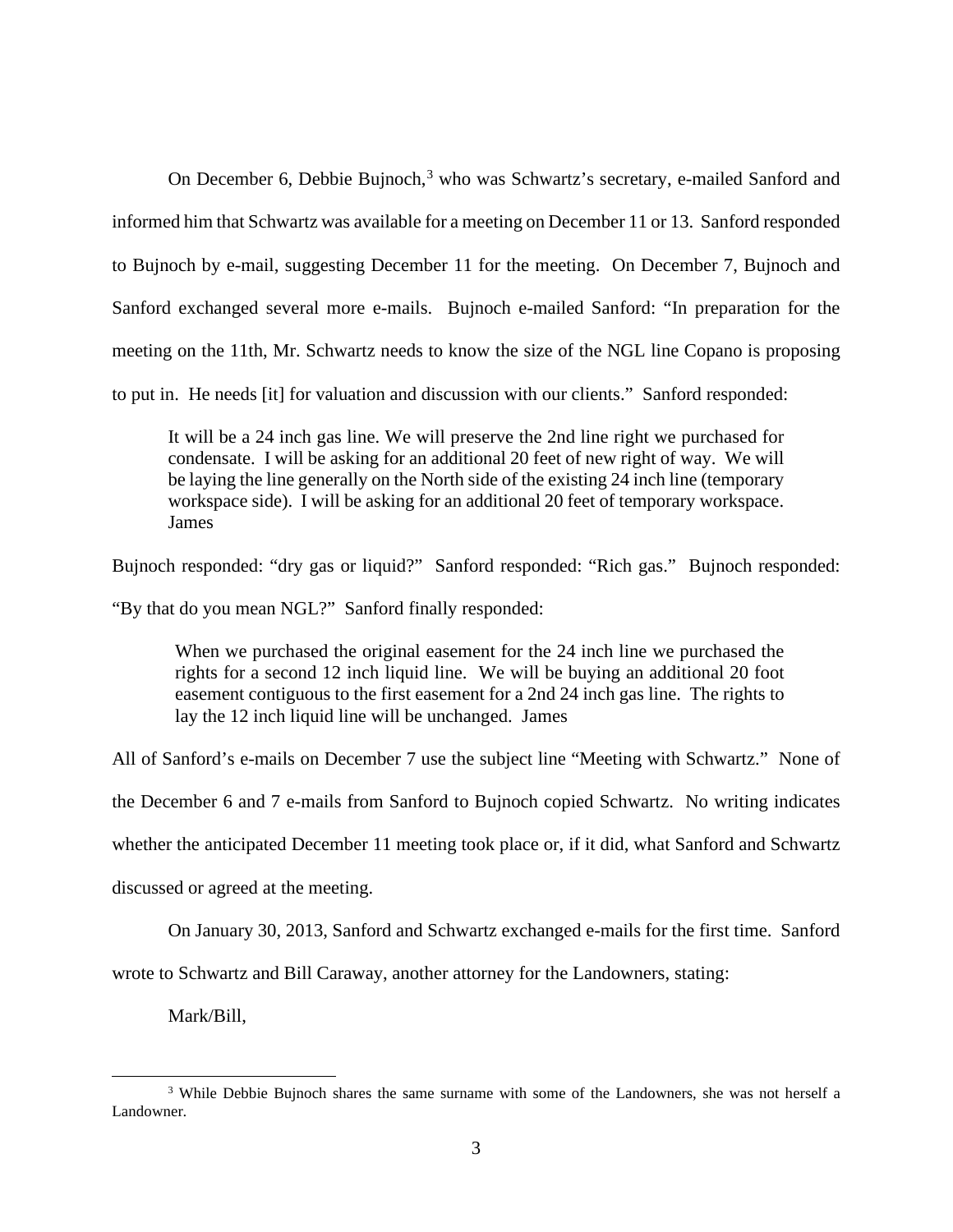Pursuant to our conversation earlier, Copano agrees to pay your clients \$70.00 per foot for the second 24 inch line it proposes to build. In addition to this amount Copano agrees to address and correct the damages to your client's property caused due to the construction of the first 24 inch line.

Please confirm that Copano has access to your client's property for survey and environmental.

Thanks,

James

James Sanford, Director, Right-of-Way Services Copano Energy

Schwartz responded to Sanford: "James: In reliance on this representation we accept your offer and will tell our client you are authorized to proceed with the survey on their property. We would appreciate you letting them know a reasonable time before going on their property. mfs/bbc."

On February 1, 5, 6, 11, and 22, six letters were sent to the Landowners, including two letters sent on February 6. The letters were sent by landman Thomas Goolsby, employed by Percheron Field Services and acting on behalf of Copano. Each letter states that Copano is offering to amend the original pipeline easement per an attached amendment and amended plat. The amendments are not included in the record, but an amended "bubble plat" is attached, consisting of a survey of the existing easement and circular images of small sections of the proposed new easement, providing a magnified view of the existing pipeline and the proposed expansion of the existing easement from 30 to 50 feet.<sup>[4](#page-3-0)</sup> The "bubbles" show that the new easement would in some

<span id="page-3-0"></span><sup>4</sup> The court of appeals opinion includes an image of a bubble plat. 581 S.W.3d 262, 267 (Tex. App.–Corpus Christi 2017, pet. granted).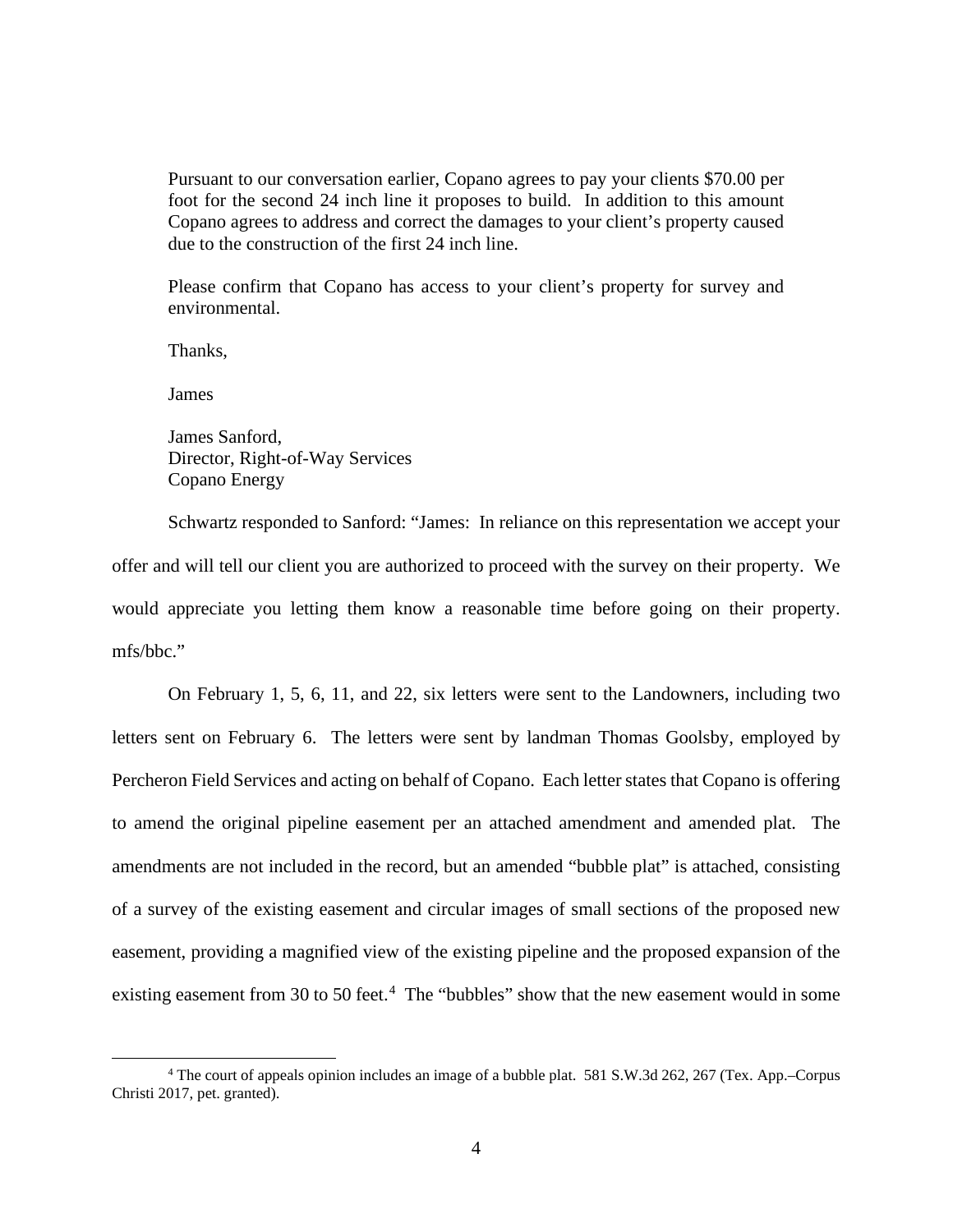locations fall north of the existing easement and in some locations south of the old easement. The surveys state, "PRELIMINARY (NOT FOR RECORDING)" (emphasis in original). In contrast to the above-described January 30 e-mail from Sanford, which offered the Landowners \$70 per foot for the easement, the February letters offer \$15 or \$25 per foot. None of these offers for the reduced amounts was accepted.

On February 12, 2013, Sanford sent an e-mail to Schwartz concerning one of the Landowners, Transportation Equipment, Inc.<sup>[5](#page-4-0)</sup> The e-mail states: "Copano agrees that it will pay Transportation[,] Inc. \$88.00 per foot for the easement for the new 24 inch line. Copano will also pay damages from the first 24 inch line in the total of \$73,003.00. Give me a call if you have any questions. Thanks, James." While Sanford offered \$88 per foot to Transportation Equipment in this e-mail, Goolsby's February 22 letter to Transportation Equipment offered only \$15 per foot. There are no writings indicating that Transportation Equipment accepted either offer.

On February 13, Debbie Bujnoch e-mailed Sanford, copying Caraway: "Please find revisions made to the amendment of row agreement for execution by our clients. If this is satisfactory please let us know and we will have our clients execute the amendments. Debbie Bujnoch, Secretary to Marcus F. Schwartz." This e-mail attached an amendment providing that the parties desired to extend the existing easement by an additional 20 feet to accommodate a second pipeline. The amendment references a new easement "described on Exhibit 'A' and shown and depicted on Exhibit 'B,'" but these attachments are not included in the summary judgment record. The amendment relates to one of the properties subject to the original easement, namely a

<span id="page-4-0"></span><sup>5</sup> The parties agree that the reference to "Transportation, Inc." in this email was a reference to Transportation Equipment, Inc.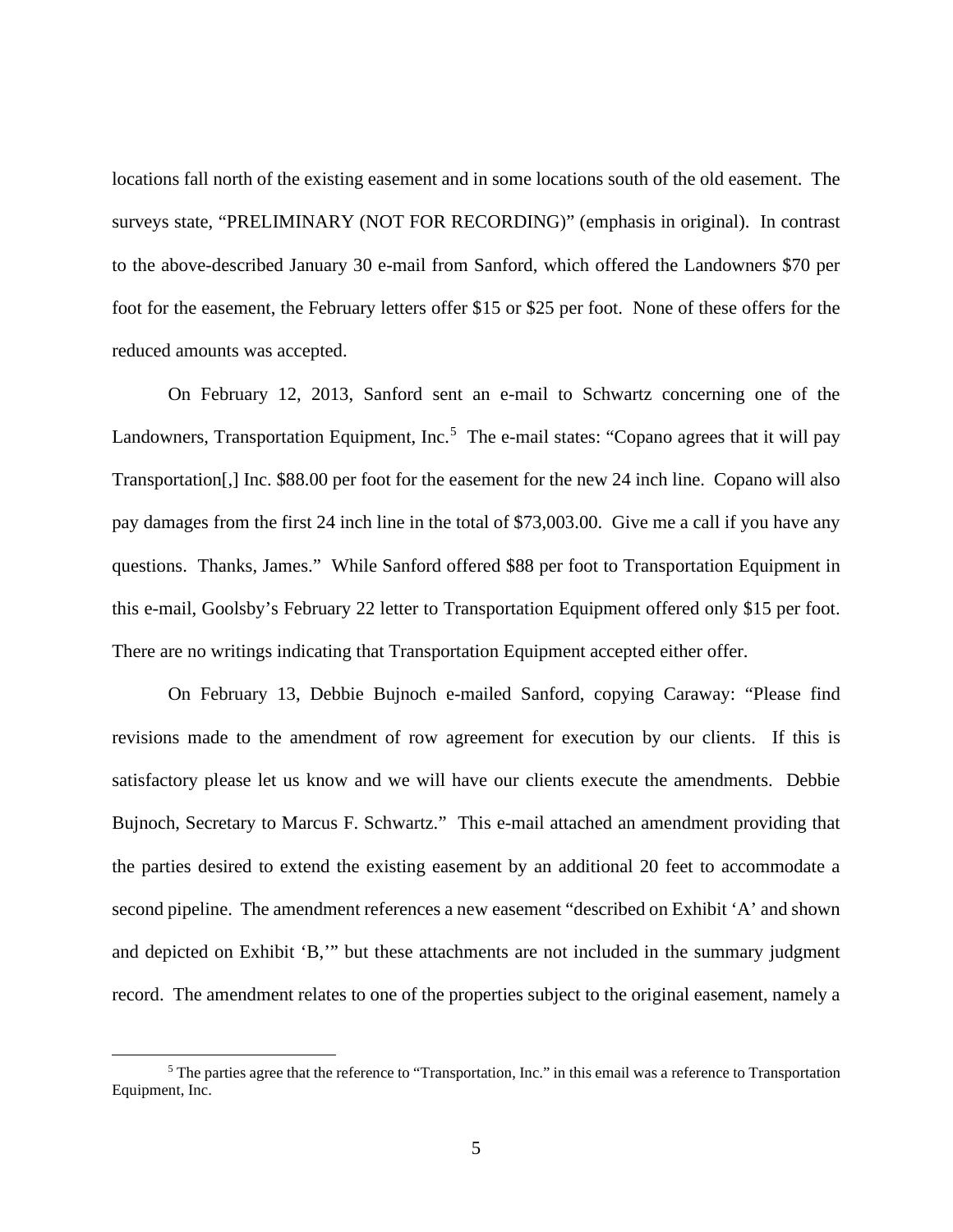tract held by Landowners Stanley Bujnoch, Betty A. Bujnoch, Susan K. McDowell, Shelly E. Summers, and Sandra Kay Coe. Sanford responded to this e-mail with an e-mail addressed to Bujnoch and copying Caraway: "I am fine with these changes."

The writings indicate a failure of communication within Copano. In March 2013, Defendant Kinder Morgan was in the process of acquiring Copano, and this transaction may have complicated or confused the easement negotiations. On March 14, 2013, Brent Eubank of Percheron Field Services, on behalf of Copano and purportedly on behalf of Sanford as well, sent an e-mail to Schwartz attaching a "compensation proposal" to the Landowners offering compensation of \$20 to \$40 per foot under five different scenarios, including scenarios where the new easement would not fully track the existing easement. The e-mail stated,

Mr. Schwartz,

My name is Brent Eubank and I am sending this landowner compensation proposal on behalf of Copano Pipelines/South, L.P. and James Sanford. Attached you will find a landowner compensation proposal letter. Please review this letter to better understand why we are offering your clients the amount we have. These amounts reflect what Copano is willing to pay for each scenario that we have encountered with the original agreements between Copano and your clients along this pipeline.

Although we realize that Mr. Sanford has had prior contact with you on this matter, in[ ]efforts to keep compensation as fair as possible, we have provided the same letter to all attorneys representing landowners on this project.

Thank you for your time,

Thomas Goolsby Project Manager | Percheron Field Services . . . . Brent Eubank Lead Agent | Percheron Field Services

The e-mail copied Thomas Goolsby, James Sanford, and Michael Quinn (another Percheron employee). There are no writings accepting any of these proposals. That same day, Schwartz e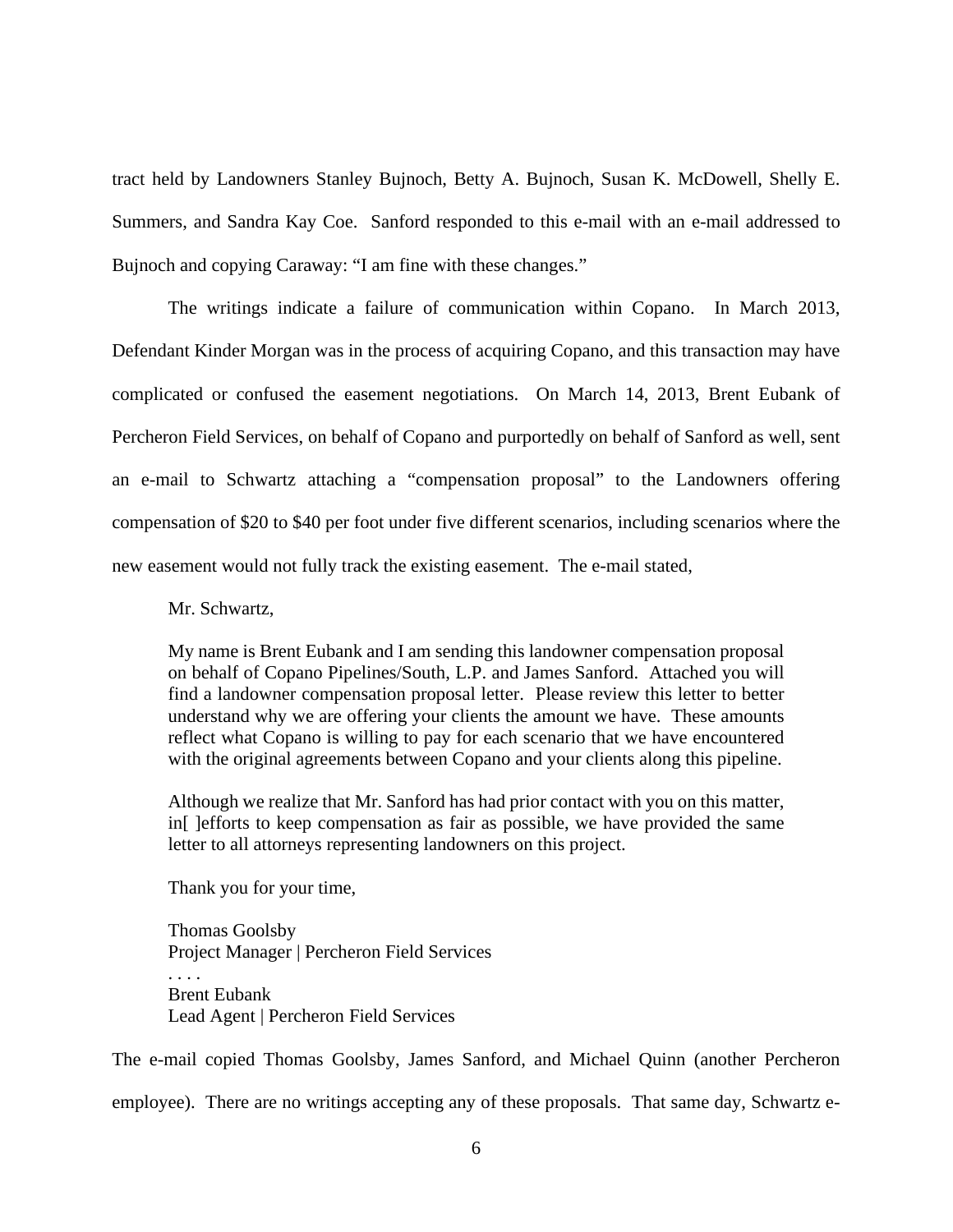mailed Sanford regarding the Eubank compensation proposals, telling Sanford, "JAMES: THIS IS NOT OUR DEAL[.] WHAT IS GOING ON? PLEASE LET BILL AND ME KNOW." (emphasis in original). Bill Caraway e-mailed Schwartz the same day, with a copy to Sanford, stating: "I say let's get ready to try some condemnation suits." In response, Sanford e-mailed Caraway and Schwartz on March 18, stating,

I know that this is not our deal. I believe that we have most of the plats. I think that we can start closing easements no later than the end of March (I want to be done by the end of April). Our deal still stands. Copano does not want to go to court with any of your clients. The letter went out to all of the attorneys that represent landowners on the pipeline. I am not sure why Percheron chose to send you and Mark this letter. They know that we already had a deal for your clients. I am sorry for the confusion.

#### James

The second pipeline was never built. In February 2014, the Landowners sued Copano for breach of contract, alleging a contract to sell an easement to the Landowners for \$70 per foot and to Transportation Equipment for \$88 per foot. The Landowners sued defendant Kinder Morgan for breach of contract on the theory that Kinder Morgan assumed Copano's contract obligations when it merged with Copano. They also sued Kinder Morgan for tortious interference with contract. The defendants moved for summary judgment, arguing in part that the statute of frauds barred the contract claim. The trial court granted summary judgment and rendered a take-nothing judgment on all claims.

The court of appeals affirmed summary judgment on the tortious interference claim but reversed summary judgment on the breach of contract claim. 581 S.W.3d at 277. Copano petitioned for review on the contract claim, and we granted the petition.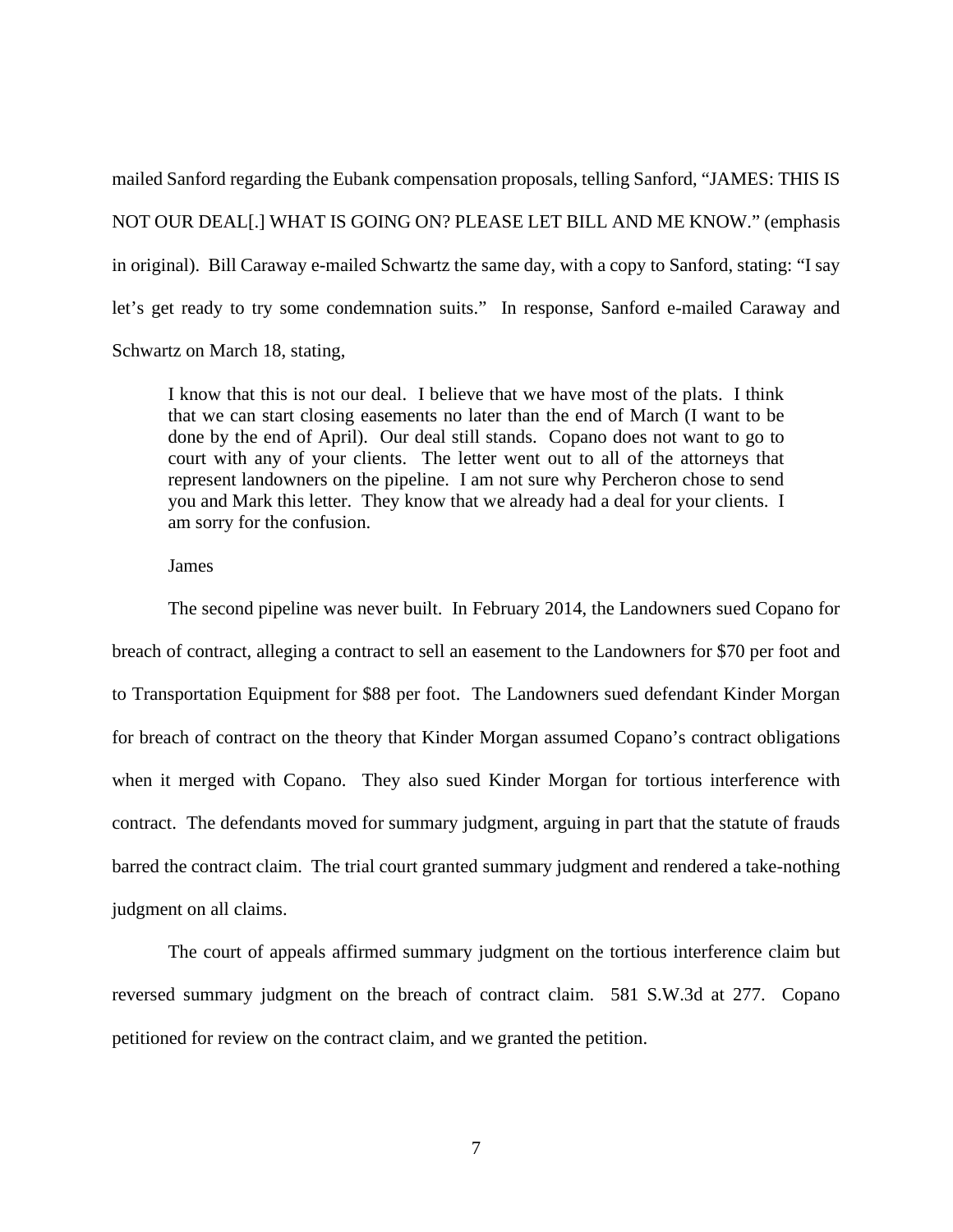### **II. Discussion**

Certain agreements, including "a contract for the sale of real estate," are "not enforceable unless the promise or agreement, or a memorandum of it" is "in writing" and "signed by the person to be charged with the promise or agreement or by someone legally authorized to sign for him." TEX. BUS. & COM. CODE § 26.01(a), (b)(4). This requirement is commonly called the statute of frauds. Because an easement is an interest in real estate, a contract for the sale of an easement is subject to the statute of frauds. *Pick v. Bartel*, 659 S.W.2d 636, 637 (Tex. 1983). It has long been understood that to satisfy the statute of frauds, "there must be a written memorandum which is complete within itself in every material detail, and which contains all of the essential elements of the agreement, so that the contract can be ascertained from the writings without resorting to oral testimony." *Cohen*, 565 S.W.2d at 232.

The required written memorandum need not always be a single document, however. "[A] court may determine, as a matter of law, that multiple documents comprise a written contract." *City of Houston v. Williams*, 353 S.W.3d 128, 137 (Tex. 2011) (quoting *Fort Worth Indep. Sch. Dist. v. City of Fort Worth*, 22 S.W.3d 831, 840 (Tex. 2000)). Indeed, multiple writings may comprise a contract "even if the parties executed the instruments at different times and the instruments do not expressly refer to each other." *Fort Worth Indep. Sch. Dist.*, 22 S.W.3d at 840. When considering multiple writings proffered as a single contract, it remains the rule that the "essential elements of the agreement" must be evident "from the writings" themselves, "without resorting to oral testimony." *Cohen*, 565 S.W.2d at 232.

The writings described above and relied upon by the Landowners, even when considered together, do not satisfy the statute of frauds. The Landowners claim their contract with Copano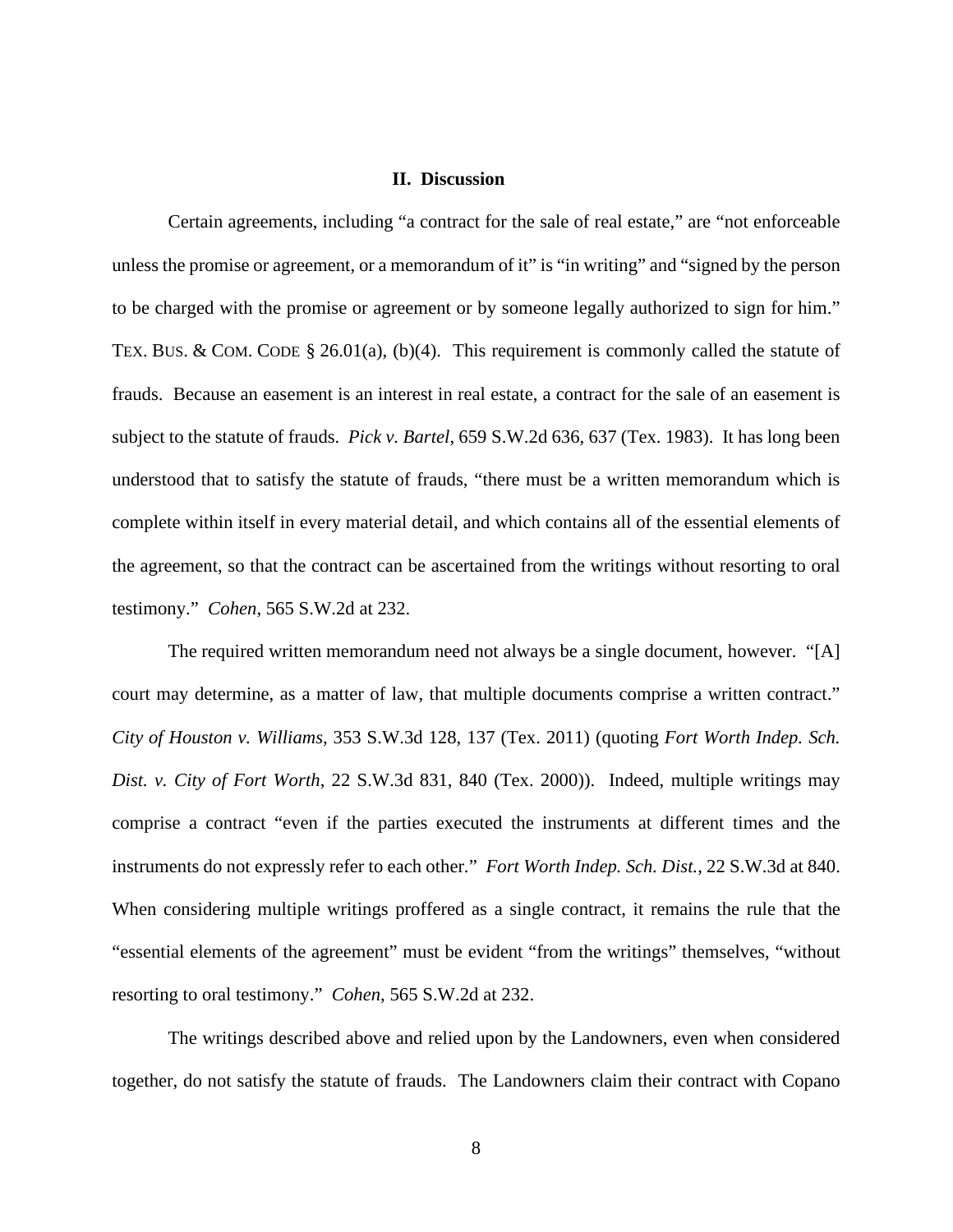arose on January 30, 2013. On that date, Sanford e-mailed Schwartz, "Pursuant to our conversation earlier, Copano agrees to pay your clients \$70.00 per foot for the second 24 inch line it proposes to build." Schwartz responded 25 minutes later, "In reliance on this representation we accept your offer . . . ." The January 30 e-mails surely contain an offer and an acceptance. But just as surely, they do not say what is being offered and accepted. Other than the price per foot and the pipeline's size, the January 30 e-mails contain none of the "essential elements of the agreement." *Id.* Sanford's January 30 e-mail indicates that other terms of the deal may have been discussed in "our conversation earlier." But none of the writings tell us anything about that conversation.

The Landowners acknowledge that the January 30 e-mails do not satisfy the statute of frauds on their own. Instead, they claim to find most of the alleged agreement's other essential terms—such as the easement's location and size—in the December 7 e-mails from Sanford to Bujnoch. As the Landowners see it, the easement terms described in Sanford's December 7 emails are what was offered and accepted at \$70 per foot on January 30. One of Sanford's December 7 e-mails to Bujnoch states, in relevant part:

It will be a 24 inch gas line. We will preserve the 2nd line right we purchased for condensate. I will be asking for an additional 20 feet of new right of way. We will be laying the line generally on the North side of the existing 24 inch line (temporary workspace side). I will be asking for an additional 20 feet of temporary workspace.

Later the same day, Sanford also wrote to Bujnoch: "We will be buying an additional 20 foot easement contiguous to the first easement for a 2nd 24 inch gas line." These e-mails from Sanford to Bujnoch are the contract terms offered and accepted at \$70 per foot on January 30, the Landowners contend.

For two reasons, Sanford's December 7 e-mails do not supply the missing essential terms required to satisfy the statute of frauds. First, the December 7 e-mails themselves reflect no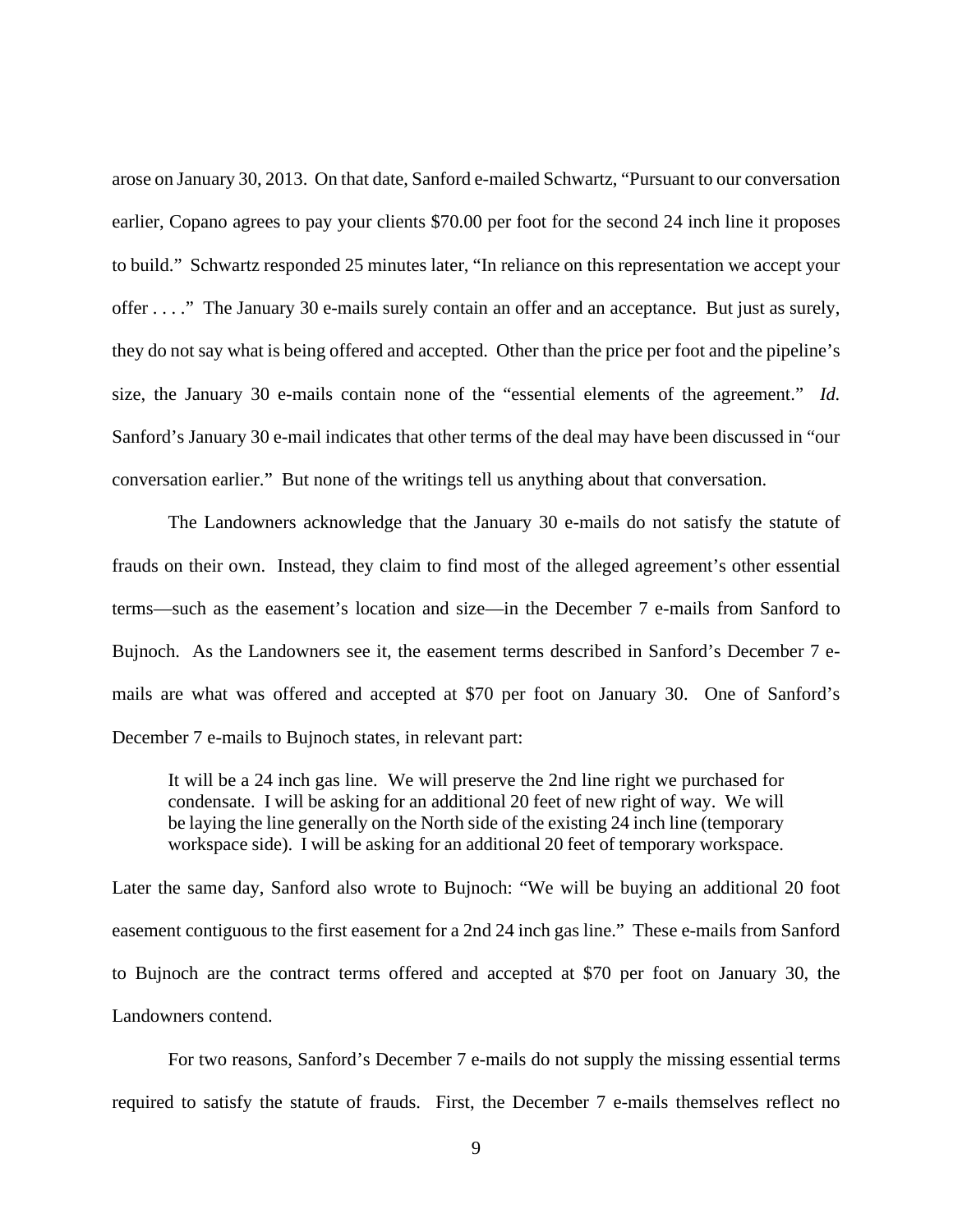agreement to be bound by the terms they describe. Second, no later writing evidences an agreement to be bound by the terms stated in the December 7 e-mails.

To begin with, Sanford's December 7 e-mails reflect no agreement to be bound by the easement terms they describe. E-mail is a ubiquitous feature of modern life. It is used by nearly everyone for nearly every type of communication, from the flippantly inconsequential to the bindingly formal.<sup>[6](#page-9-0)</sup> When it is alleged that an e-mail amounts to a contract binding on the sender, the e-mail's context must be carefully examined to determine whether it truly evidences the grave intent to be legally bound. Here, neither the context of Sanford's December 7 e-mails nor their verbiage reflects an intent to bind Copano to the easement terms stated in those e-mails.

Considered in their context, the December 7 e-mails are part of Sanford's request that Bujnoch, Schwartz's assistant, arrange a meeting on December 11 at which Sanford and Schwartz would discuss a new easement deal. Sanford is not offering easement terms to Schwartz in the December 7 e-mails. Schwartz himself is not even copied on the December 7 e-mails. Instead, Sanford is describing for Bujnoch, Schwartz's assistant, what Sanford intends to offer to Schwartz at a later in-person meeting Sanford hopes for on December 11. Indeed, Sanford's first December 7 e-mail is in response to Bujnoch's e-mail asking for more information "[i]n preparation for the meeting on the 11th." The entire e-mail thread anticipates a future, in-person meeting at which the terms Sanford's e-mails describe might or might not actually be offered. Viewed in their

<span id="page-9-0"></span><sup>6</sup> Copano argued in the court of appeals that Sanford did not "sign" the e-mails as required by the statute of frauds. 581 S.W.3d at 272. The court concluded that because Sanford manually typed his name at the bottom of the e-mails, "at a minimum, a fact issue exists regarding whether [Sanford] evinced an intent to sign the emails." *Id.* The court noted conflict among the courts of appeal on the electronic "signature" necessary for e-mails to satisfy the statute of frauds' requirement that the writing be "signed by the person to be charged with the agreement . . . ." *See id.* at 269; TEX. BUS. & COM. CODE § 26.01(a)(2). Copano has not argued in this Court that Sanford's e-mails were not "signed." We express no opinion on that issue but assume for argument's sake the signature requirement was satisfied because Copano does not contend otherwise.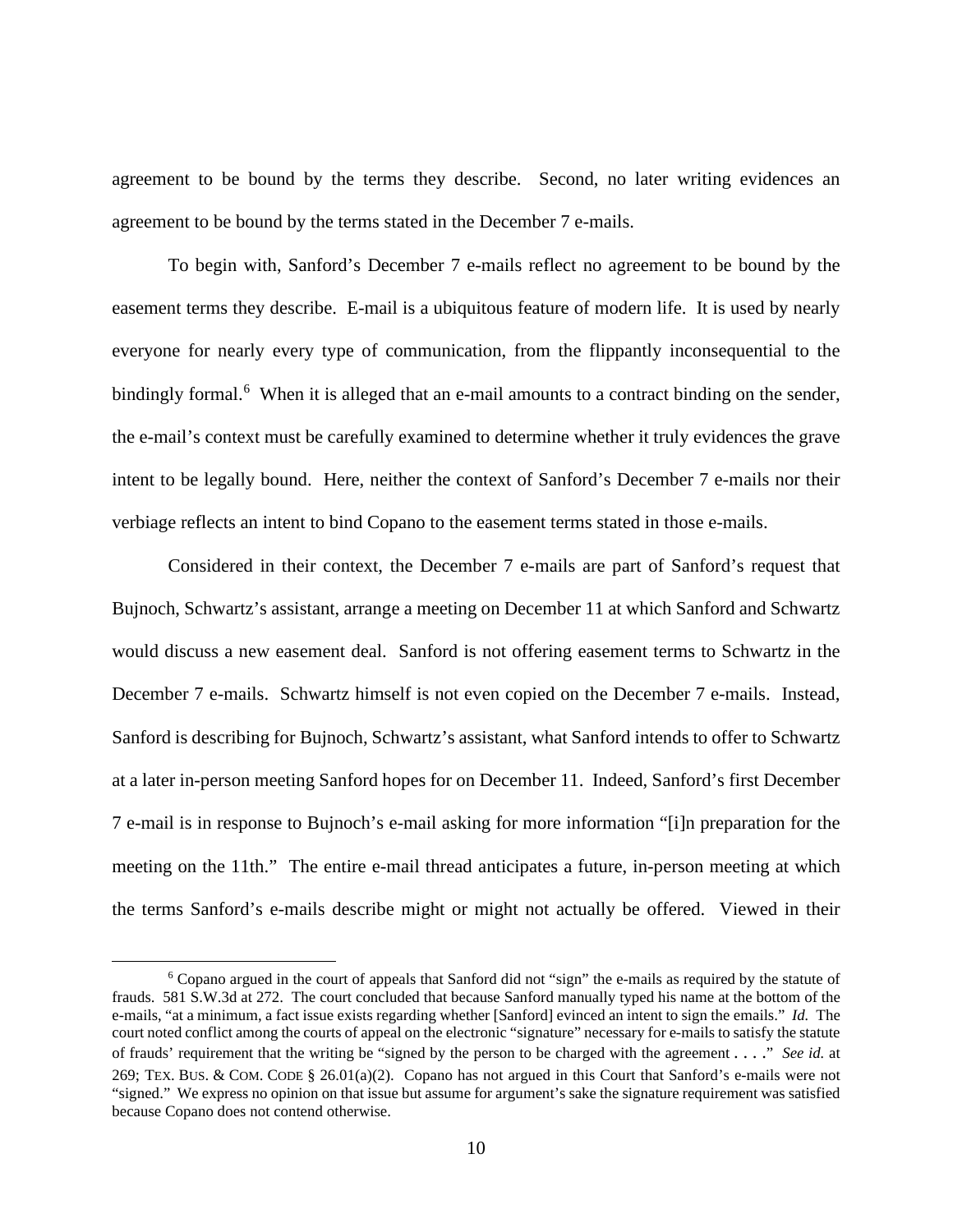context, the December 7 e-mails are nothing more than a request to negotiate at a later meeting. They describe the terms Sanford anticipates offering at the anticipated meeting, but they do not offer those terms. Such "a writing that contemplates a contract to be made in the future does not satisfy the requirements of the statute of frauds." *Southmark Corp. v. Life Inv'rs, Inc.*, 851 F.2d 763, 767 (5th Cir. 1988) (applying Texas law); *see Hugh Symons Grp., plc v. Motorola, Inc.*, 292 F.3d 466, 470 (5th Cir. 2002) (holding that "an overture to further joint discussion or ongoing negotiations" is not a "binding agreement"); *Columbia/HCA of Houston, Inc. v. Tea Cake French Bakery & Tea Room*, 8 S.W.3d 18, 21 (Tex. App.—Houston [14th] 1999, pet. denied) (holding that a letter constituting the "initial starting point for the negotiations" could not "constitute a binding written agreement").

The future-tense phrasing of the December 7 e-mails further confirms the absence of an agreement to be bound by the terms stated therein. Sanford twice writes that Copano "will be asking for" various terms. He also writes that Copano "will be buying" an additional easement, "will be laying the line generally on the North side," and "[i]t will be a 24 inch gas line." This future-tense language confirms what is already evident from the e-mails' context: Sanford's description of the proposed easement is not a present-tense offer of contract terms. It is a description of the terms he "will be asking for" when he later meets with Schwartz. Courts applying Texas law have confirmed that such writings couched in futuristic language contemplating later negotiations do not satisfy the statute of frauds. *E.g.*, *Hartford Fire Ins. Co. v. C. Springs 300, Ltd.*, 287 S.W.3d 771, 778–79 (Tex. App.—Houston [1st Dist.] 2009, pet. denied) (holding that a writing containing "futuristic" language only contemplating "a contract or promise to be made in the future does not satisfy the requirement of the statute of frauds"); *Martco,*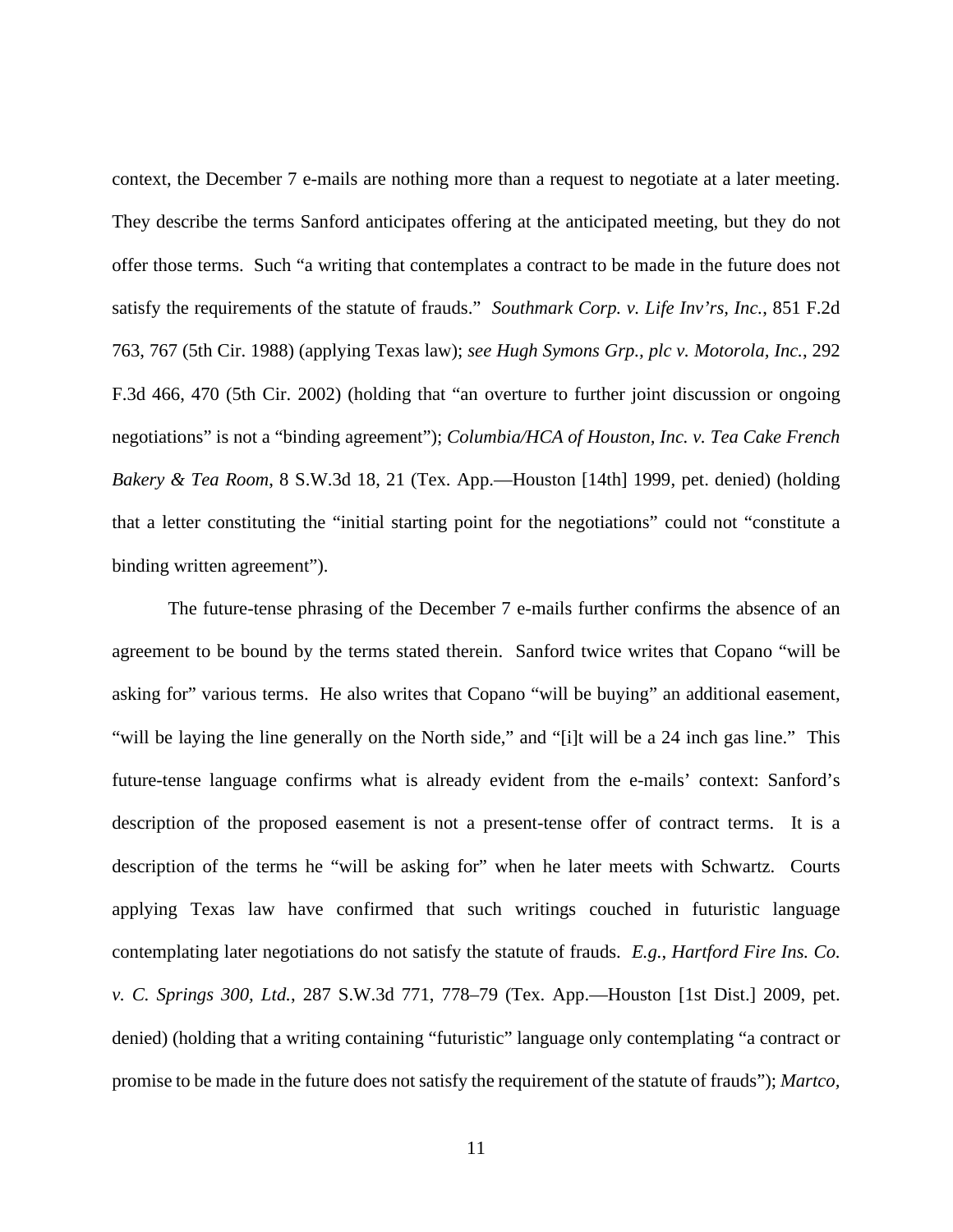*Inc. v. Doran Chevrolet, Inc.*, 632 S.W.2d 927, 928 (Tex. App.—Dallas 1982, no writ) (observing that "authorities in other jurisdictions uniformly [] disqualify writings which contain 'futuristic' language as not confirmatory of a contract already in existence"); *CQ, Inc. v. TXU Min. Co., L.P.*, 565 F.3d 268, 276 (5th Cir. 2009) (holding that an agreement to "eventually" form an agreement is "contingent language [that] does not satisfy the statute of frauds"); *Micromedia v. Automated Broad. Controls*, 799 F.2d 230, 234 (5th Cir. 1986) (holding that "an offer for an agreement that was not entered into until later" did not satisfy the statute of frauds); *see also Cent. Illinois Light Co. v. Consolidation Coal Co.*, 349 F.3d 488, 489 (7th Cir. 2003) (Posner, J.) ("The negotiations involved the exchange of many documents, but documents that merely evidence negotiations do not satisfy the statute of frauds.").

To satisfy the statute of frauds, it is not enough that the writings state potential contract terms, as Sanford's December 7 e-mails perhaps do. The writings must evidence the "*agreement* . . . so that the *contract* can be ascertained" from the writing. *Cohen*, 565 S.W.2d at 232 (citing *Wilson v. Fisher*, 188 S.W.2d 150, 152 (Tex. 1945)) (emphasis added). Standing alone, the December 7 e-mails fail this standard because they reflect one party's description of terms to be discussed at a future meeting, rather than any party's "agreement" to be bound by a "contract." *Id.* It is well settled, however, that "a court may determine, as a matter of law, that multiple documents comprise a written contract." *City of Houston*, 353 S.W.3d at 137 (quoting *Fort Worth Indep. Sch. Dist.*, 22 S.W.3d at 840). Indeed, multiple writings may amount to a contract "even if the parties executed the instruments at different times and the instruments do not expressly refer to each other . . . ." *Fort Worth Indep. Sch. Dist.*, 22 S.W.3d at 840.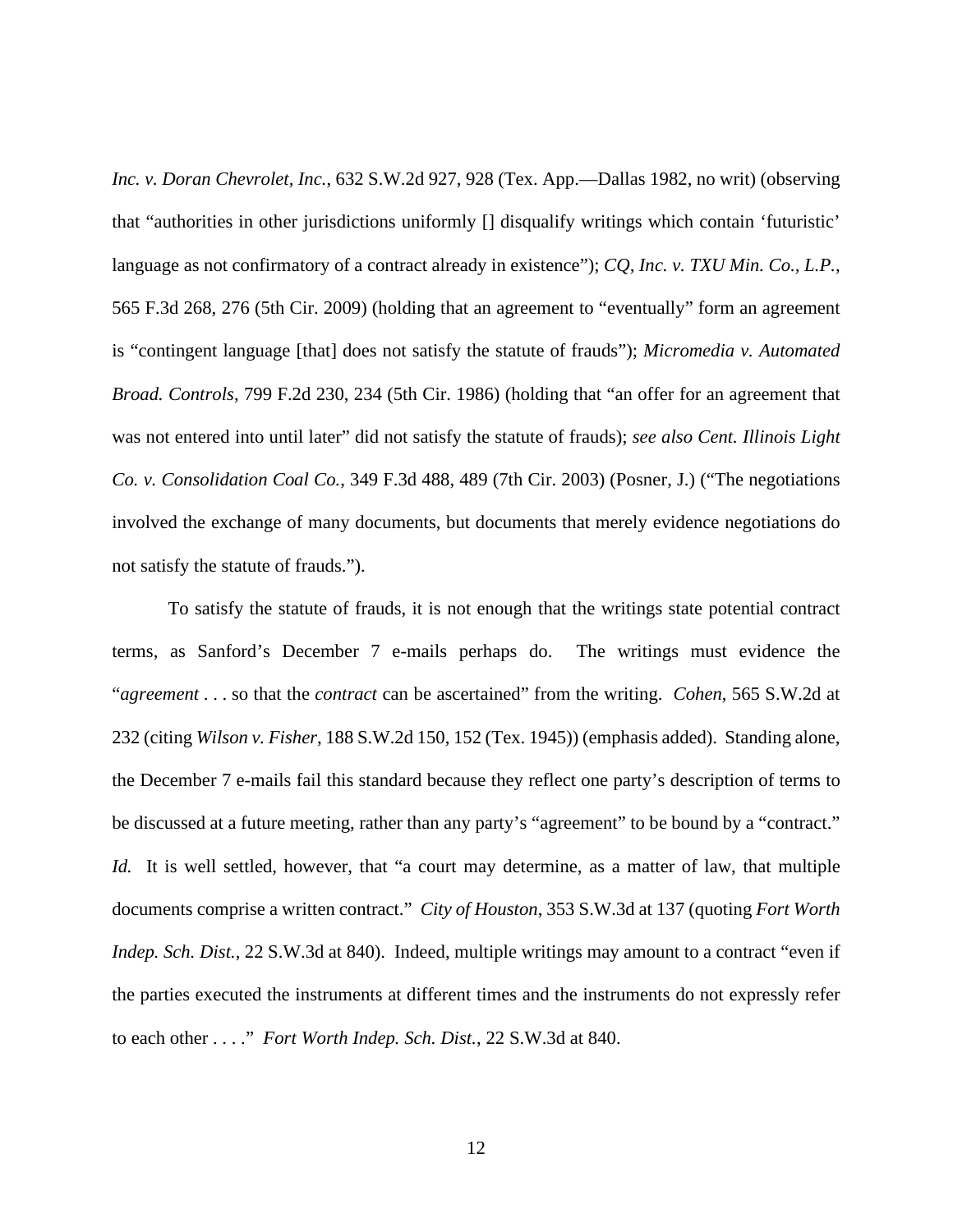Thus, forward-looking writings like the December 7 e-mails could conceivably be used to supply essential terms if *another writing* confirmed that the parties later agreed to the terms stated in the forward-looking writing. The court of appeals looked to Sanford's December 7 e-mails as one part of a multi-document contract and found in them most of the "essential elements of the contract." 581 S.W.3d at 273–75. But a fundamentally "essential element of the contract," without which no contract can exist, is the parties' intent to be legally bound to the contract's terms. *FPL Energy, LLC v. TXU Portfolio Mgmt. Co.*, 426 S.W.3d 59, 63 (Tex. 2014) (quoting *Coker v. Coker*, 650 S.W.2d 391, 393 (Tex. 1983) ("Our primary concern in contract interpretation is to 'ascertain the true intentions of the parties as expressed in the instrument.'"). The reason cases applying the statute of frauds generally disfavor forward-looking writings is precisely because such writings usually do not reflect the indispensable element of contract formation—an intent to be bound. *Fischer v. CTMI, L.L.C.*, 479 S.W.3d 231, 237 (Tex. 2016) ("a contract must at least be sufficiently definite to confirm that both parties actually intended to be contractually bound").The court of appeals erred by failing to require a writing demonstrating not just that the parties agreed to *something*, but that the parties agreed to the terms alleged to be binding on the defendant which in this case are the terms described in the December 7 e-mails. The court of appeals identified one set of writings containing many essential terms (the December 7 e-mails) and another set of writings evidencing an agreement (the January 30 offer and acceptance). It correctly observed that the statute of frauds permits these writings to be "read together" because they "relate to the same transaction." 581 S.W.3d at 271.But it did not require any of the writings to evidence the lynchpin of the Landowners' alleged contract—Copano's agreement to be bound *by the terms stated in the December 7 e-mails.* As explained above, the December 7 e-mails themselves reflect no such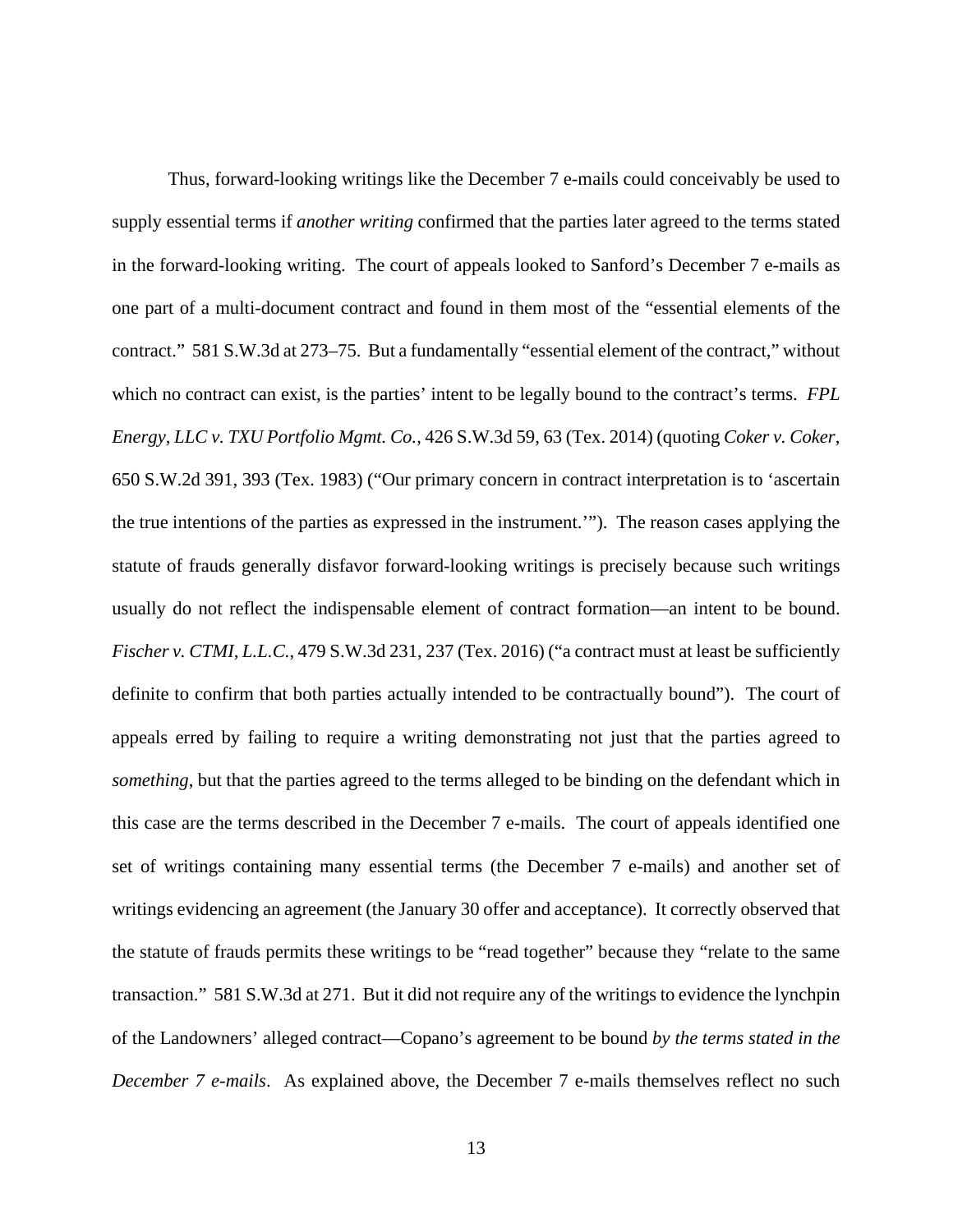intent to be bound by their terms. As explained below, nor does any other writing proffered by the Landowners.

On January 30, 2013, Sanford wrote to Schwartz: "Pursuant to our conversation earlier, Copano agrees to pay your clients \$70.00 per foot for the second 24 inch line." Schwartz responded immediately, "In reliance on this representation we accept your offer . . . ." The Landowners attempt to portray these e-mails as an offer and acceptance of the terms described in Sanford's December 7 e-mails. Nothing in the January 30 e-mails, however, reflects an agreement to the terms described in the December 7 e-mails. To the contrary, Sanford offered \$70 per foot to Schwartz's clients "[p]ursuant to our conversation earlier." He did not offer \$70 per foot "pursuant to my December 7 e-mails." The writings reflect nothing about "our conversation earlier." They do not tell us whether the planned December 11 meeting took place or whether any other meetings or conversations occurred. The January 30 e-mails suggest there was a "conversation earlier," but no writing indicates what was discussed in that conversation or what easement terms Sanford had in mind when he used the words, "Pursuant to our conversation earlier." There is simply no way of knowing from the writings whether the parties agreed in "our conversation earlier"—and therefore in the January 30 e-mails—to the easement terms described in the December 7 e-mails.

To satisfy the statute of frauds, the writing or writings "must contain the essential terms of a contract, expressed with such certainty and clarity that it may be understood *without recourse to parol evidence to show the intention of the parties*." *Wilson*, 188 S.W.2d at 152 (emphasis added). Tellingly, the Landowners point for support to Schwartz's affidavit, in which he states that Sanford offered the alleged easement terms both through e-mail and at an in-person conversation. The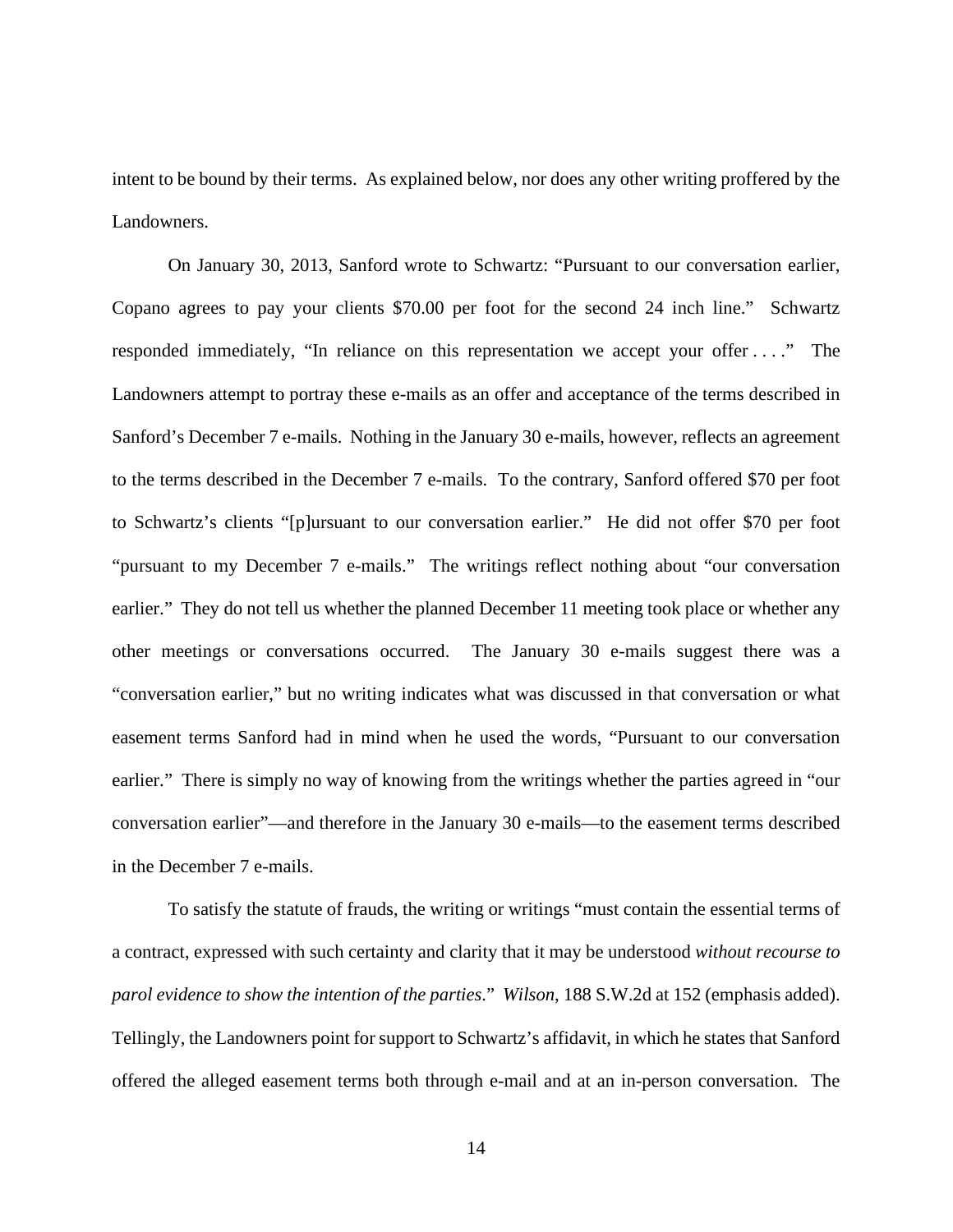need for witness testimony to explain that "our conversation earlier" recapitulated the easement terms contained in December 7 e-mails demonstrates that the proffered writings do not "contain the essential terms of the contract . . . without recourse to parol evidence to show the intention of the parties." *Id*. The December 7 and January 30 e-mails do not show with certainty and clarity that the acceptance of the \$70 price on January 30 also included acceptance of the terms described in the December 7 e-mails.

Other, later writings proffered by the Landowners do not rescue their claims from the statute of frauds' bar. If anything, these documents further confirm that the alleged agreement was never reached. The February 2013 letters from Goolsby to the Landowners appear to reject the earlier negotiations by Sanford and make a new offer at a much lower price. This new offer was not accepted by any Landowner. The February 12, 2013 e-mail from Sanford offering \$88 per foot to Transportation Equipment, Inc. was sent after Goolsby had earlier offered \$15 per foot to this Landowner. There is no writing stating that either of these offers was accepted. The February 13 e-mail from Debby Bujnoch to Sanford attaching an amended easement applies only to one property and was sent after Goolsby notified the owners of this property and other Landowners that Copano had substantially reduced its earlier offer of \$70 per foot. The February offer letters included a "bubble plat," a sketch of where the proposed easement would lie relative to the existing easement. The court of appeals relied on this document, in part, to indicate the location of the easement. 581 S.W.3d at 267. The bubble plat was attached to a letter offering a different deal at a substantially lower price, however. Neither the bubble plat nor the letter to which it was attached indicates that the bubble plat shows the easement that Sanford offered and Schwartz accepted for \$70 per foot on January 30. Finally, Sanford's March 18 e-mail to Schwartz that "[o]ur deal still